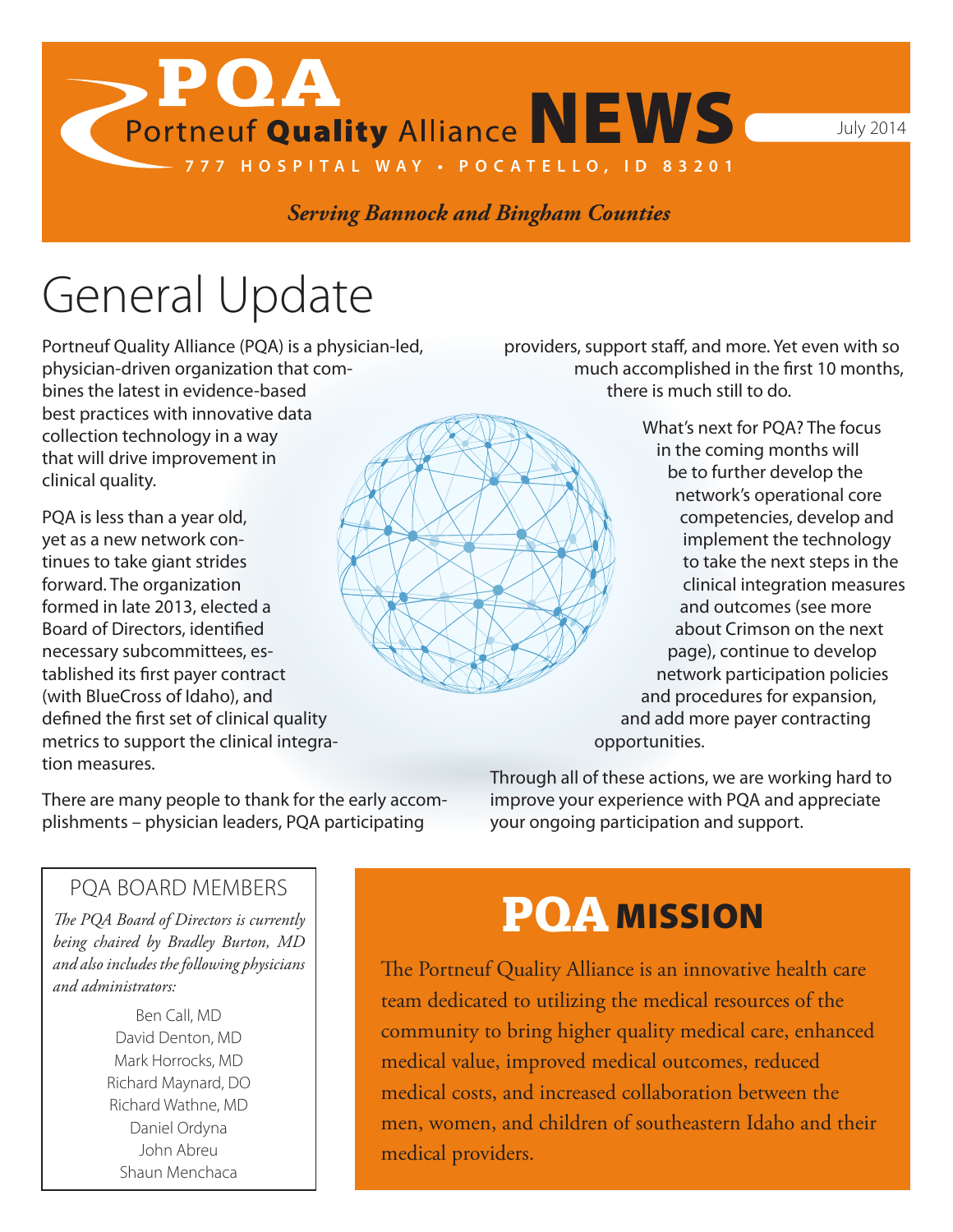

### Crimson Information

PQA leadership is pleased to announce that it has selected the Crimson Continuum of Care product as the information technology platform for PQA. By using Crimson to analyze data from all PQA provider sites, the network will have visibility into important quality of care information across multiple sites to better manage patient care. No financial information will be stored or used as part of this analysis.

The implementation process will begin in mid-July with an initial survey of PQA practice EMR/PMS capabilities, followed by an on-site and/or remote installation process over a six month period. The Crimson product has been purchased by PMC/PQA so there are no costs to the members for deploying across the practices. More detailed information will be provided as the roll out process begins.

Ehab S. Abdallah Eric K. Allen Nancy A. Alston Krista J. Andersen Harris Peter J. Anderson Lisa Antonelli Lorin C. Bachman Jordan L. Bailey Mark P. Benson Benjamin Blair Douglas K. Boehm Jean M. Bokelmann Steven J. Bray Karl L. Brown Martha I. Buitrago Bradley M. Burton Benjamin F. Call Michael T. Callaghan David M. Cameron Courtland R. Carbol Joel A. Carlson Kelli D. Christensen Charles M. Clair, Jr Kyle L. Clifford Steven L. Coker John S. Conner Darryl B. Cook Roger A. Cook

Alberto G. Corica Kim L. Cox Jonathan Cree Daniel S. Dallon Anthony F. Davis Thomas V. Davis Jacob DeLaRosa, II David Denton David R. Donaldson Michael L. Draper Sherwin C. D'Souza Laura M. Duty Donald A. Dyer Allen A. Eng Vermon S. Esplin Charles B. Evans Douglas G. Favor John A. Fenstermaker Luis M. Fernandez Gregory M. Ford Randall S. Fowler David L. Francis Michael L. Francisco Katie J. Fritz Brian C. Fulks Alian G. Garay Charles O. Garrison Jonathan D. Godfrey David M. Gonzalez

#### PQA PROVIDERS

Walter Gray Fernando Grigera C Peter Groom Michael J. Haderlie Stephen M. Hansen Creighton A. Hardin Gregory S. Harrison James E. Hawkes Kevin S. Hill Richard C. Hill Jonas Z. Hines Sandra J. Hoffmann E Evan Holmstead Kurtis R. Holt Mark T. Horrocks Karson K. Howard Kert W. Howard Lloyd R. Jensen Michael G. Jones Peter J. Jones Robert R. Jones Anthony E. Joseph Robert M. Kennedy Charles W. Knight Philip J. Knox Steven M. Krawtz Steven A. Larsen Robert J. Leach Juan J. Leon

David M. Madden Mark L. Mansfield Gregg A. Marshall Jordon S. Marshall Richard M. Maynard Calvin J. McAllister Kraig C. McGee Kristopher A. McGee Don E. McInturff Drew W. McRoberts Brandon C. Mickelsen LaVonne R. Mills Zachary X. Morairty Jonathan T. Morgan Joseph J. Morroni Matthew A. Murdoch Alfred I. Narraway Travis D. Nielsen Blaine R. Olsen Willis E. Parmley David E. Parry Roshan S. Patel Kate E. Preston Jared M. Price Joseph N. Ragan Fahim R. Rahim Naeem Rahim Michael F. Reidy David W. Ririe

Yolanda Rodriguez Kenneth C. Ryan Curtis C. Sandy Dana M. Sauerwein James F. Shaw Carole E. Shelley D Ty Smith Daniel D. Snell Ronald M. Solbrig Jin R. Soofi George H. Stephens Earl R. Stoddard Jeffrey D. Stucki Shaun S. Summerill Vashu D. Thakur Andrew W. Thayne Steven J. Todd John B. Traul Michael W. Varner Julio C. Vasquez Kris Walker Zachary B. Warnock Richard A. Wathne Matthew F. Williamson William M. Woodhouse Derek L. Wright Gentry C. Yost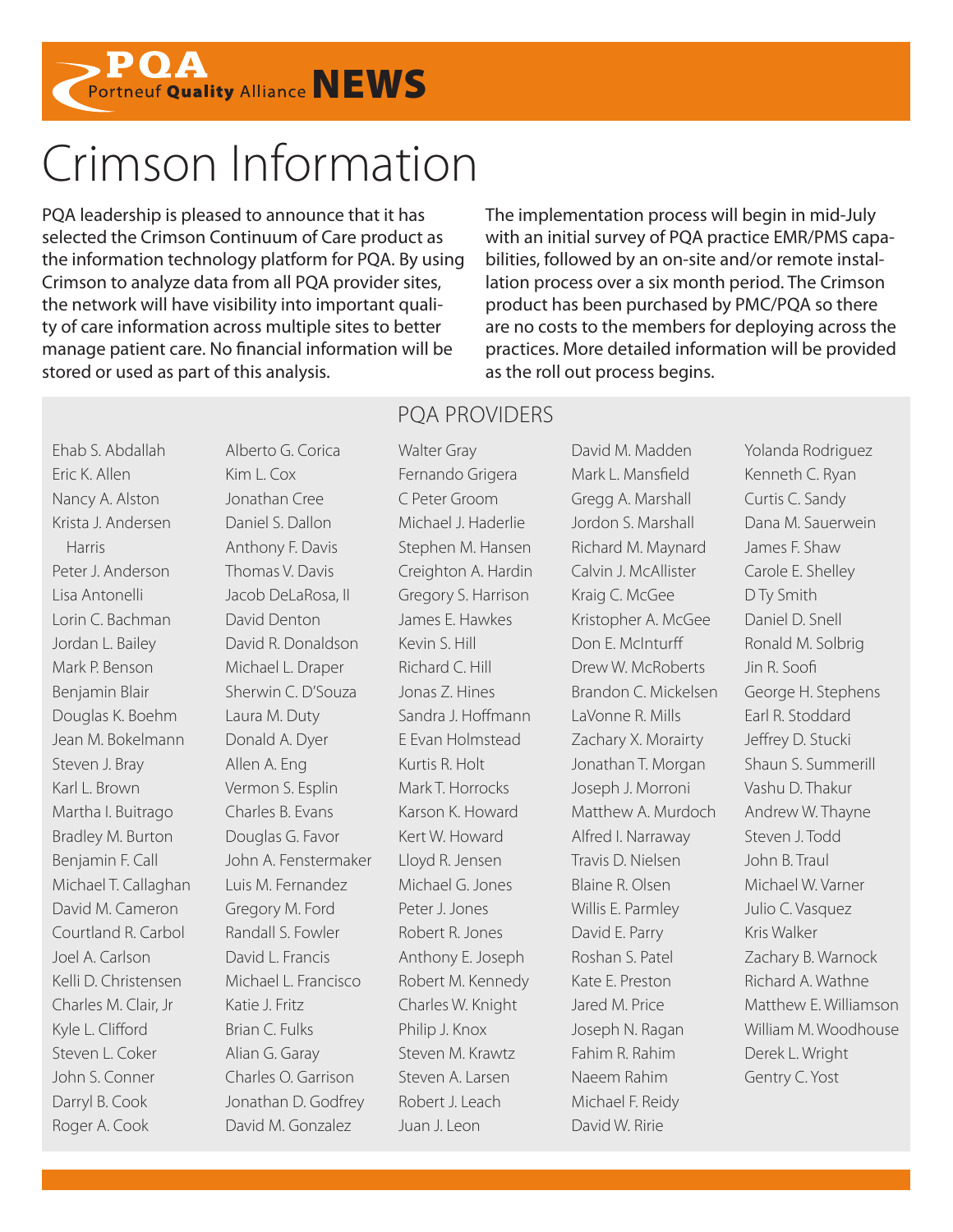

## PQA Subcommittees

In addition to the Board of Directors, PQA has also established several subcommittees to evaluate, manage, and implement specific components of the clinically integrated network.

#### **Network Participation Subcommittee**

*Chairperson is Bradley Burton, MD*

The Network Participation Subcommittee is to provide leadership to, and oversight of, the recruitment, onboarding, and retention/removal of physician members and other categories of provider members through the development of policy and procedure recommendations (for Board approval) and administration of credentialing, re-credentialing, and membership responsibilities as delegated to it by the Board. The Network Participation Subcommittee will be working hard in the coming months to determine criteria and add new providers as needed for the network.

#### **Payer and Finance Subcommittee**

*Chairperson is Mark Mansfield, MD* 

The Payer and Finance Subcommittee is responsible for developing (for Board approval) the payer contracting strategy and overseeing payer obligations and contract performance. The Subcommittee also provides financial planning and financial reporting as delegated to it by the Board. Currently, the committee is reviewing payor opportunities with Blue Cross Medicare Advantage True Blue and future employer relationships.

#### **Practice Administrators Advisory Council**

*Chairperson is Beth Mahoney* 

The Practice Administrators Advisory Council was established to provide support. An effective infrastructure is developed for the clinical integration program by convening the expertise of practice administrators. The PAAC works with the subcommittees and board of directors regarding things that impact day-to-day practice

BLUE CROSS CONNECTED CARE UPDATE

operations. As a core component of a clinical integration program, physician practices will drive much of the success of the program and be dependent on the expertise and perspectives of the practice administrators.

#### **Quality and HIT Subcommittee**

*Chairperson is David Denton, MD*

The Quality and HIT Subcommittee is to provide leadership to, and oversight of, the development and implementation of the clinical integration programs, including consideration of necessary information technologies and supporting infrastructure. The committee is responsible for monitoring performance of physicians and providers and the program overall; making recommendations on strategies and tactics to drive clinical quality performance.

PQA's first payor relationship was Blue Cross ConnectedCare for Eastern Idaho. The network is comprised of our PQA network providers and certain selected ancillary providers who participate in Blue Cross managed care programs. We now have nearly 1200 members enrolled in the

program. Most members have selected the Silver level benefit plans. While open enrollment closed at the end of March, people may still join the program if they have a "qualifying event" such as moving to the area, changing jobs and losing coverage, new babies, etc. Members in the program

must select a primary care physician, or one will be assigned to them. They may change primary care physicians by contacting Blue Cross member services. Ruby Walsh has distributed monthly membership reports to the primary care physician offices. Blue Cross provider relations staff are

willing and available to help you with any questions about the products, or for any training needs related to the referral requirements or website. If you need BCI training, please contact Angie McCormick at AMcCormick@bcidaho.com.